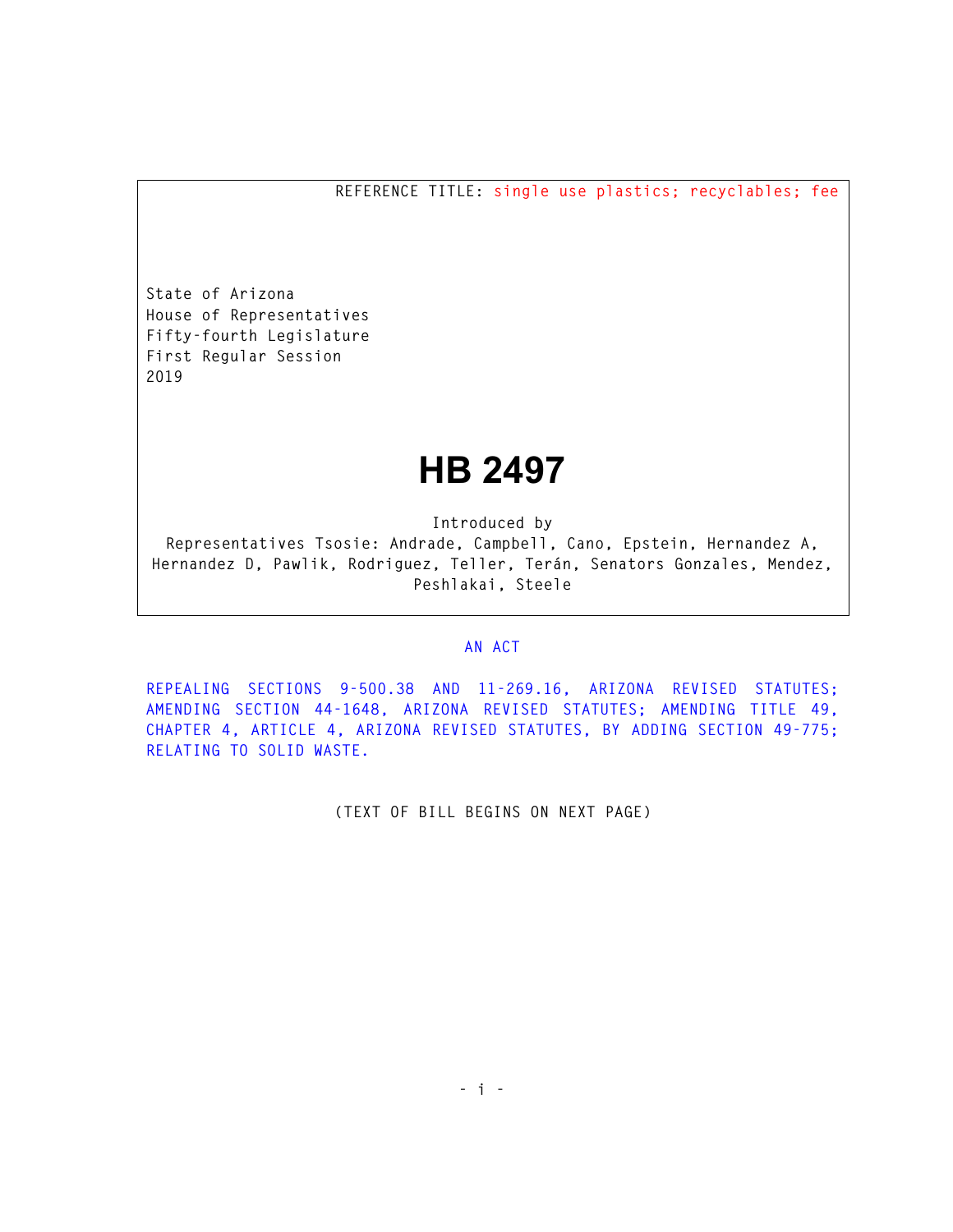**1 Be it enacted by the Legislature of the State of Arizona: 2 Section 1. Repeal 3 Sections 9-500.38 and 11-269.16, Arizona Revised Statutes, are 4 repealed. 5 Sec. 2. Section 44-1648, Arizona Revised Statutes, is amended to 6 read: 7 44-1648. Preemption; power of local authorities; city, town 8 or county licensing system 9 A. The state legislature determines that the registration of scrap 10 metal dealers is a matter of statewide concern. The power to register 11 scrap metal dealers is preempted by this state. 12 B. Sections 9-500.38 and 11-269.16 do not affect a city's, town's 13 or county's power to enforce laws relating to business licensing of scrap 14 metal dealers. This article does not affect a city's, town's or county's 15 power to enforce laws relating to business licensing. Sections 9-500.38 16 and 11-269.16 and this article do DOES not apply to a city's, town's or 17 county's system for licensing a scrap metal dealer if the licensing system 18 includes background checks or identification and fingerprinting of the 19 owners of the scrap metal dealer. 20 C. A scrap metal dealer's license that is current and in good 21 standing with a city's, town's or county's licensing system before 22 September 13, 2013 is in compliance with that licensing system and the 23 city, town or county may not require the scrap metal dealer to reapply for 24 licensure in order to be in compliance with the city's, town's or county's 25 licensing system unless there is an event or circumstance that requires an 26 amendment or filing pursuant to the city's, town's or county's licensing 27 system's requirements. 28 Sec. 3. Title 49, chapter 4, article 4, Arizona Revised Statutes, 29 is amended by adding section 49-775, to read: 30 49-775. Single use plastics; prohibition; recyclables; fee 31 A. A PERSON THAT SELLS AT RETAIL GROCERIES, FOOD OR BEVERAGES FOR 32 USE OR CONSUMPTION OFFSITE: 33 1. MAY NOT PROVIDE CUSTOMERS WITH A DISPOSABLE OR SINGLE-USE BAG 34 THAT IS DESIGNED PRIMARILY FOR USE IN TRANSPORTING THE GROCERIES, FOOD OR 35 BEVERAGES AWAY FROM THE POINT OF SALE TO THE CUSTOMER'S CONTROL. 36 2. MAY SELL OR USE SINGLE-USE DISPOSABLE CUPS, SINGLE-USE 37 DISPOSABLE STRAWS, SINGLE-USE DISPOSABLE FOOD CONTAINERS AND RECYCLABLE 38 FOOD CONTAINERS ONLY IF THE PERSON COLLECTS A FEE FROM THE CUSTOMER FOR 39 EACH SINGLE-USE DISPOSABLE CUP, SINGLE-USE DISPOSABLE STRAW, SINGLE-USE 40 DISPOSABLE FOOD CONTAINER AND RECYCLABLE FOOD CONTAINER. 41 B. THE DIRECTOR SHALL ESTABLISH BY RULE THE AMOUNT OF THE FEE TO BE 42 COLLECTED AS PRESCRIBED IN SUBSECTION A OF THIS SECTION. THE FEE SHALL BE 43 COLLECTED AND TRANSMITTED BY THE RETAILER IN THE SAME MANNER AS A 44 TRANSACTION PRIVILEGE TAX FOR USE AS FOLLOWS:**